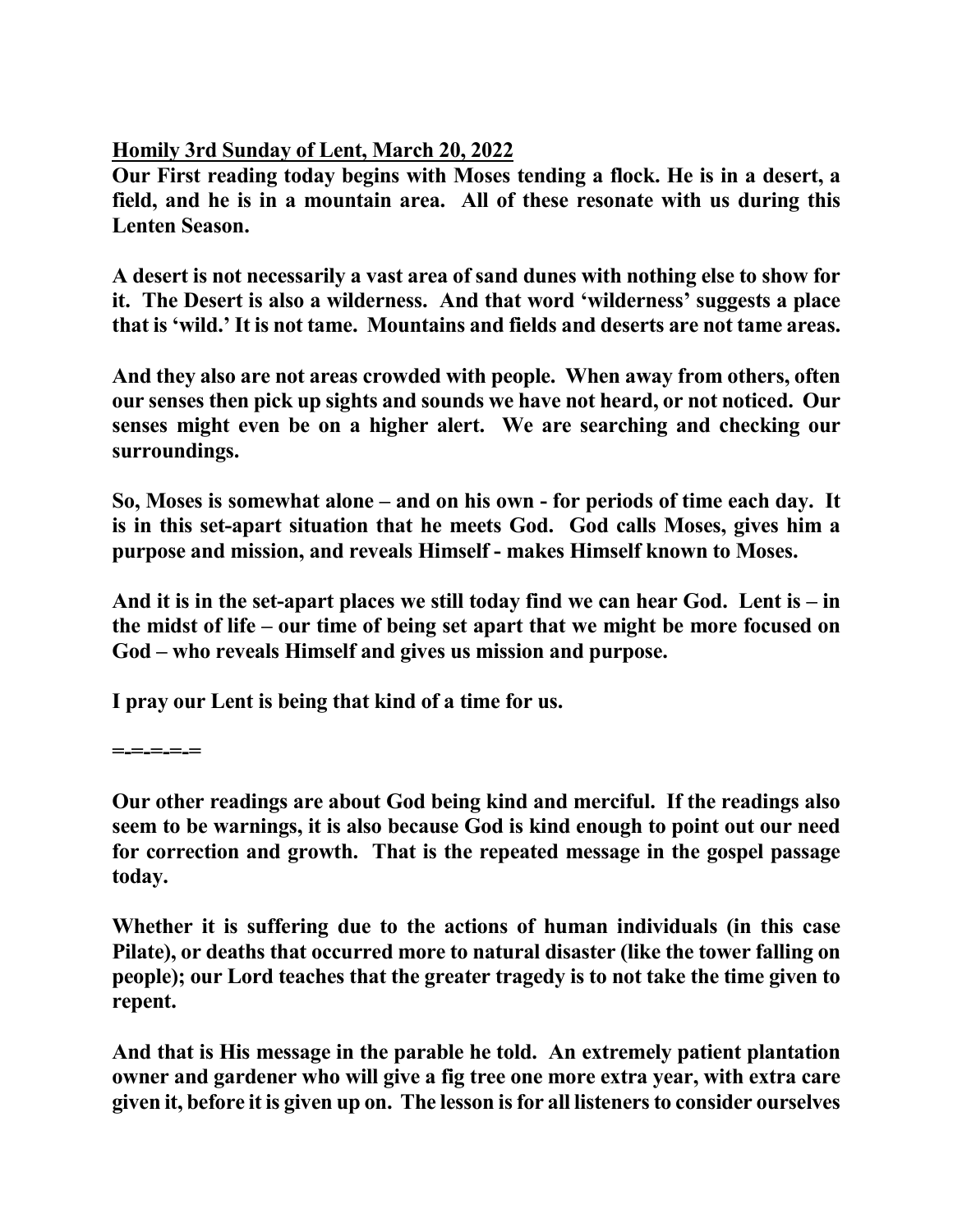**the fig tree who are given many chances by the God of kindness and mercy. Do we use the chances given to come back to God and produce much good fruit?** 

**God is kind and merciful. God does not just give us time, He tends to us, cares for us, helps us.** 

**About that care, one author [Bishop Mueggenborg] shared some thoughts on the gardener fertilizing the tree. He pointed out that a more precise translation of the word here is 'manure.' This is how this author put it:** 

*"We should not whitewash it by calling it 'fertilizer!'*

*"Manure has a purpose which is to stimulate growth so as to produce the good fruit of repentance. Sometimes God has to put manure in our lives to wake us up to our need to repent. The reality is that manure happens. It's not a sign of God's punishment but of God's mercy calling us to greater repentance…When things go well, we rarely feel our need to turn towards God. More often than not, it's when tragedy strikes in our lives or in the lives of others that we turn to the Lord.*

*"We see an example of this search for meaning - in the midst of tragedy happening - when the crowd posed the question to Jesus about the death of Galileans by Pilate. So often when we find ourselves dealing with difficult or painful situations, we can experience self-pity and say, "Why me?" However, with an attitude of right faith, we can also find ourselves in prayer asking that same question "Why me?" not out of self-pity but out of a sincere desire to know how our lives are meant to be changed by God's grace and our spiritual growth stimulated by that manure (fertilizer for faith).*

*"Lent is a good time to look at some of the manure that is been dumped around each of our lives and to bring it before God so the Lord can till the soil of our hearts and allow it to give growth to deeper faith rather than remain on the surface and be a cause of self-pity."* 

**=-=-=-=-=** 

**=-=-=-=-=** 

**To repeat, my brothers and sisters - we are encouraged by our Lord today to see the world with eyes that recognize God giving us time and warnings - to repent,**